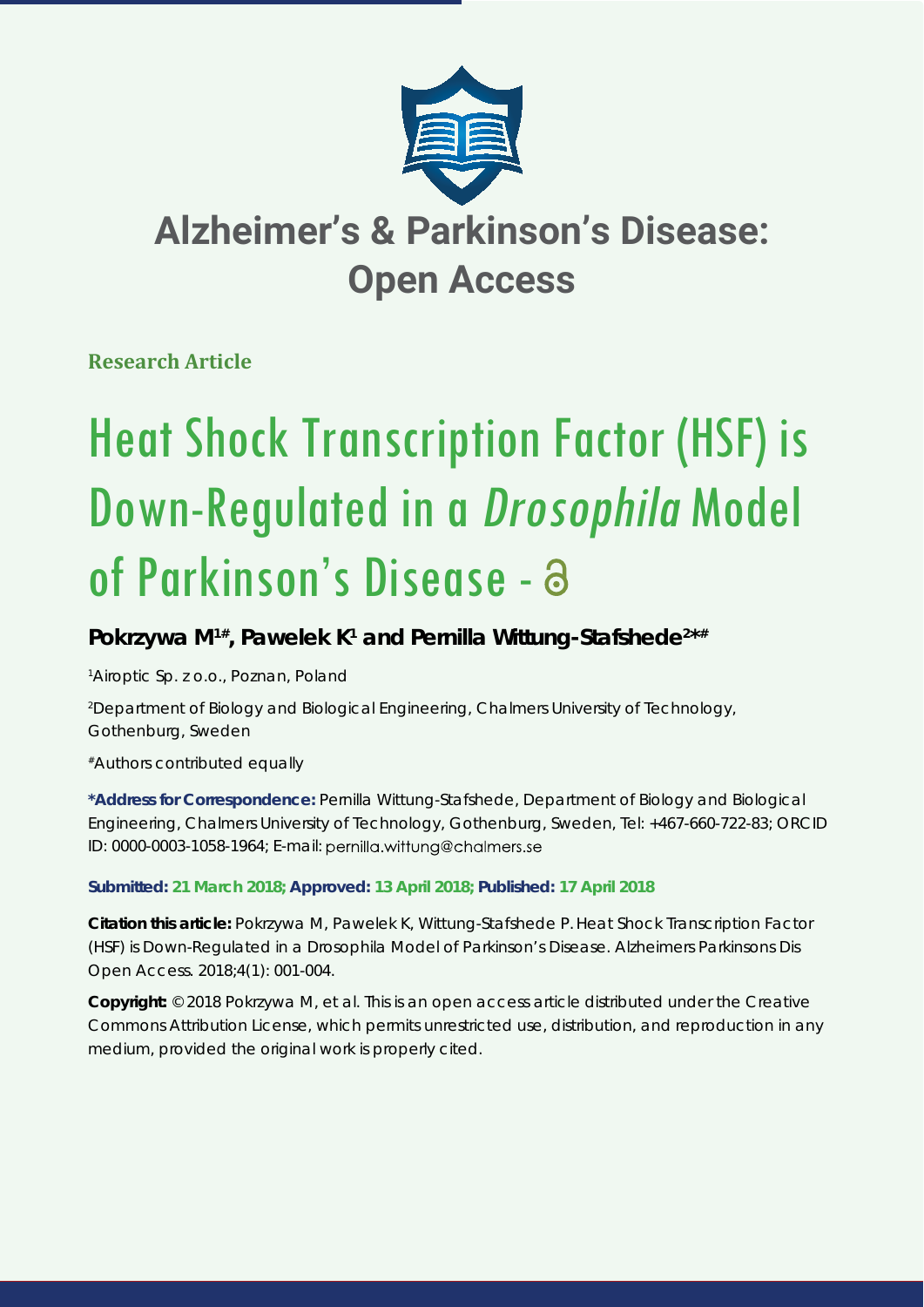#### **ABSTRACT**

Alpha-Synuclein (aS) aggregation and deposition into Lewy bodies is involved in Parkinson's disease (PD) progression, but the underlying mechanisms are unclear. Therefore, animal models such as *Drosophila* with high genetic power are of interest. Here we show that protein levels of the fly heat shock transcription factor HSF (corresponding to HSF-1 in humans) are reduced as a function of increased human aS levels in a *Drosophila* PD model. This result implies that PD like Huntington's disease involves HSF-1 degradation and, moreover, that fruit flies can act as a model system for further studies dissecting the pathways connecting HSF, aS and PD.

**Keywords:** Drosophila; Synuclein; Heat shock transcription factor; Parkinson's disease

#### **INTRODUCTION**

Neurodegenerative diseases, such as Parkinson's Disease (PD), are associated with accumulation of misfolded and aggregated proteins, resulting in neuronal dysfunction and cell death [1]. The assembly of the synaptic protein α-Synuclein (aS) to amyloid fibrils has been linked to the molecular basis of PD. aS is the major constituent protein in the amyloid aggregates found in Lewy body inclusions, which are pathological hallmarks of PD, and duplications, triplications and point-mutations in the aS gene are related to familial PD cases [2-5]. Chaperone proteins are considered the first line of defense against misfolded and aberrantly aggregated proteins. Chaperone expression in humans is primarily determined by the activation of Heat Shock Transcription Factor 1 (HSF-1), a master stress-protective transcription factor found in most organisms [6]. Several reports have linked intracellular HSF-1 loss to neurodegeneration, with Huntington's disease as the best characterized example [7,8] for which there is direct evidence of huntingtin-mediated HSF-1 degradation [9]. It appears that HSF-1 degradation is also a key part of the deleterious cascade in PD, as a recent study elegantly demonstrated HSF-1 degradation caused by aggregated aS in neuroblastoma and HEK293 cell lines [10,11]. Enhancing protein folding capacity of cells, via elevated expression of chaperone proteins, may have therapeutic potential against neurodegeneration [12].

We recently extended our biophysical work on aS amyloid formation [13-17] to mice and *Drosophila* models [18,19]. In comparison to mice, fly models are attractive as they have a short life cycle, very low comparative costs and allow for powerful genetic manipulations [20]. Several fly models recapitulate essential features of PD [20] upon aS over-expression [21,22] including selective and progressive loss of dopaminergic neurons [23,24]. HSF is encoded by a single-copy gene in *Drosophila*, and is similar to human HSF-1: it is induced by heat stress and activation involves stress-induced oligomerization that promotes DNA binding [25]. Sequence and functional features of all metazoan HSF proteins (including the *Drosophila* HSF and human HSF-1) are similar and include an N-terminal DNA-binding domain, followed by a long hydrophobic repeat sequence that contains the oligomerization domain, and then, in the C-terminus, a transactivation domain [26]. Notably, the C-terminal region of human HSF-1 could functionally substitute for the corresponding region of *Drosophila* HSF [27].

Here we investigated a putative link between HSF and human aS in a *Drosophila* PD model that expresses human aS. We previously used these aS-expressing flies as an *in vivo* PD model to test the effects of small molecule compounds known to modulate aS amyloid formation *in vitro* [18]. To analyze motor functions of aS-expressing flies quantitatively, and as a function of small molecule drug leads, we developed an optical automated analyzer of walking and climbing locomotor behavior of fruit-flies [28]; see also http://www.airoptic.pl/ en/about-us/research-programs. From our current experiments, we find an inverse correlation between the amounts of levels of HSF and aS proteins in the fruit flies, suggesting that HSF (HSF-1 in humans) down-regulation is linked to PD development. Therefore, underlying molecular mechanisms and pathways can be investigated (and eventually screened for modulators) in this attractive and genetically powerful model organism.

#### **MATERIALS AND METHODS**

Expression of WT aS (stock #8146; w[\*];  $P{w[+mC]} = UAS-Hsap\$ SNCA.F} 5B, Bloomington Drosophila Stock Center BDSC, Indiana University) and mutant A30P aS (BDSC #8147;  $w[^{*}]$ ;  $P{w[ + mC]}$ = UAS-Hsap \ SNCA.A30P}40.1) was achieved with a pan-neuronal nSyb-Gal4#2-1 driver line used previously [29]. For controls, we used progeny of w1118 (BDSC #6326) or wild-type Oregon-R strain (BDSC #6361) crossed with the nSyb-GAL4. Flies were kept at 60% humidity (20° C; 12:12 h light:dark cycle, standard food) until eclosion, and at 29°C (low-melt fly food [18]) post eclosion.

Protein extraction followed a modified protocol from [30]. For each analysis sample, twenty fly heads were homogenized in extraction buffer (20 mM Tris pH 7.6, 50 mM NaCl, 1% Triton X-100, protease inhibitor cocktail), vortexed and incubated on ice (30 min). After centrifugation (60 min, 15 x 1000g,  $4^{\circ}$ C), supernatants were mixed with 4x LDS Sample Buffer and DTT containing 10x Sample Reducing Agent. Pellets were re-suspended in SDS buffer (50 mM Tris pH 7.6, 5 mM EDTA, 4% SDS), vortexed and boiled (10 min). Supernatants after centrifugation (10 min,  $15 \times 1000$ g) were mixed with 4x LDS Sample Buffer and DTT, as above, boiled and frozen until use. Three different sets of 20-day old fly samples (wild-type aS-, A30P aS-expressing and control) were analyzed and data shown represent mean values  $\pm$  SD. Additional samples from 10-day old flies (wild-type aS-expressing and control) were also taken.

For Western blot analyses, all protein samples were acetoneprecipitated (ThermoFisher Scientific, TR0049.1) and re-suspended in SDS buffer. Protein concentration was estimated with Pierce Microplate BCA-RAC Protein Assay Kit. After 20 min boiling, proteins (4,5 μg/lane) were resolved on NuPAGE<sup>\*</sup> Novex<sup>\*</sup> 4-12% Bis-Tris Protein Gels in MES-SDS running buffer and blotted onto nitrocellulose membrane using iBlot2 gel transfer device. Primary antibodies used were mouse monoclonal against α-tubulin (1:5000, clone B-5-1-2, Life Technologies), rabbit polyclonal against human aS 1:1000 (AlexoTech AB, Sweden) and rabbit polyclonal against HSF 1:1000 (Dr C. Wu) [31]. Detection was performed with Western Breeze Chromogenic kit anti-mouse or anti-rabbit, respectively. HSF and aS levels were quantified using Gel-Doc XR+ Imager and Image Lab 5.2 software (Bio-Rad). Recombinant, human wild-type aS standards (AlexoTech AB) were used.

Graphs and statistical data analysis were generated with IBM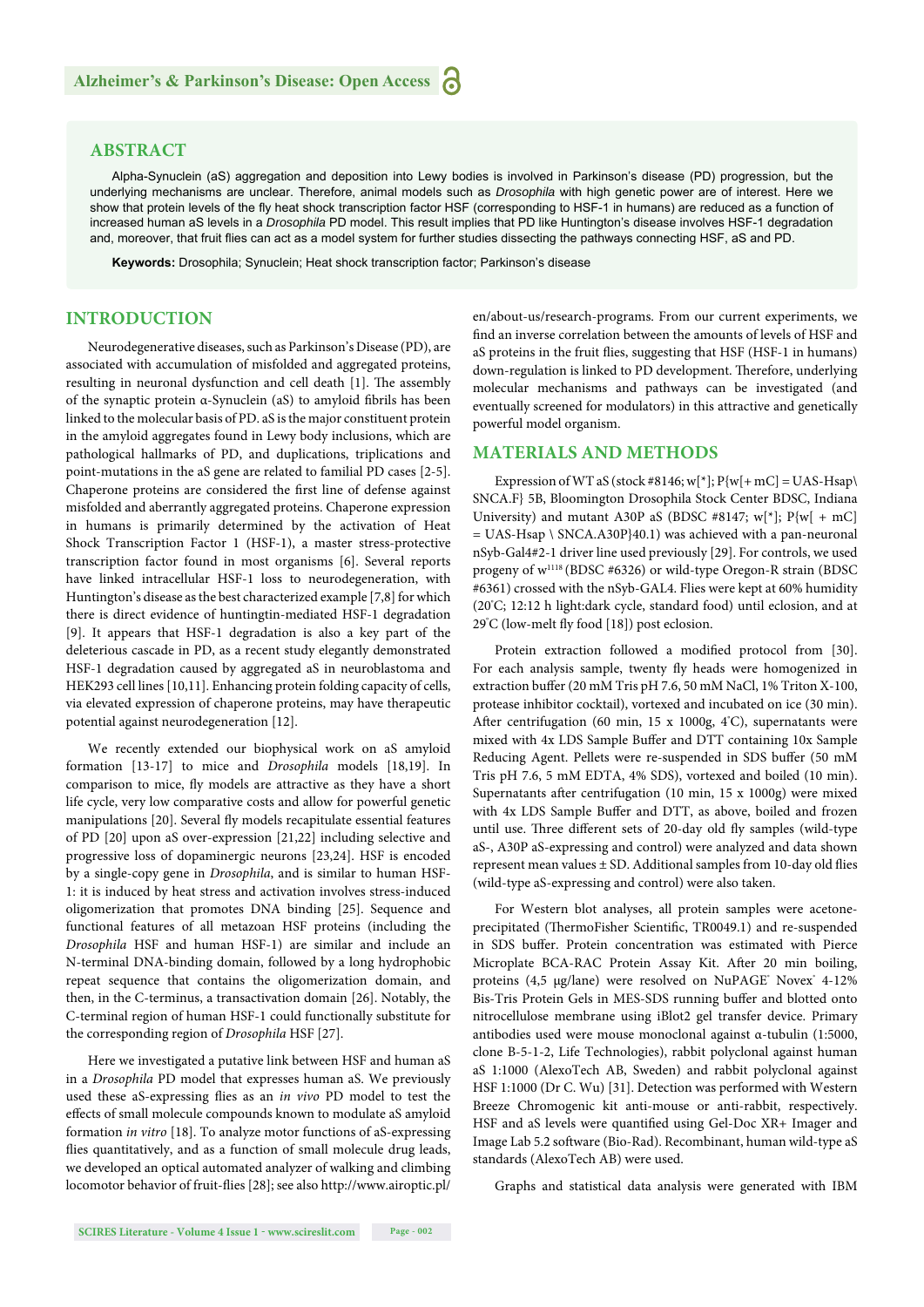#### **Alzheimer's & Parkinson's Disease: Open Access** ۲Ġ

SPSS 20 Statistics (IBM Corporation, Armonk, NY). Statistical significance was determined by General Linear Model multivariate analysis of variance (Multivariate GLM, also known as MANOVA), followed by Fisher's post hoc. The mean difference was considered to be statistically significant at the 95% confidence level. Final figures were assembled with Adobe Photoshop and Illustrator CC 2015.5 (Adobe Systems, San Jose, CA).

#### **RESULTS AND DISCUSSION**

To ensure robust expression of human aS, we used a Neural Synaptobrevin Promoter (nSyb-GAL4), a type that was previously shown to yield about 60% increased aS levels compared to the broadly used elav-GAL4 neuronal promoter [18,21]. As previously reported, pan-neuronal expression of aS accelerates climbing deficits normally seen later in life in control flies. This premature locomotor decline has been associated with intracellular accumulation of aS and the specific loss of dopaminergic neurons [20,32]. Longevity, on the other hand, was shown to be insensitive to aS expression in flies and, for flies raised at our conditions, the median life time is about 27 days [20,32].

Next, we took advantage of these aS-expressing fruit flies to assess for a putative link between HSF and aS protein levels. Using Western blot analysis, we first confirmed that we can detect HSF protein in normal flies using a polyclonal antibody that was a kind gift from Dr. Wu [33].The electrophoresis band pattern for HSF (detected with this antibody) was similar to previously reported [33] and, for quantitative analysis, we normalized HSF bands to tubulin. Next, we selected the time point of 20-day old flies for comparison of protein levels, as it is close to the median life span of the flies. When we analyzed levels of HSF (Figure 1A) and aS (Figure 1B) in protein extracts from fly heads of 20-day old flies over-expressing either wildtype or the disease-causing mutant A30P aS, a strong reduction of HSF amount paralleled increased levels of aS compared to control aS non-expressing flies (Figure 1C).

The total aS amount is the sum of soluble and insoluble fractions (using Triton to solubilize proteins), with the majority (around 90%) of aS appearing in the soluble fraction (Figure 1B). Although total aS roughly correlates inversely with the level of HSF (i.e., high aS means low HSF; Figure 1C), a negative linear correlation (R2 coefficient of 0.96) is observed when change in HSF level is plotted against aS soluble/ insoluble ratio for individual samples (Figure 1D). This observation implies that the higher the soluble aS fraction is detected in flies, the more extensive loss of HSF protein is observed. Thus, monomeric or oligomeric fractions of aS (not insoluble amyloids) promote the reactions that reduce HSF levels. This is of importance as aS oligomers are thought to be the most toxic species in PD [34-37]. Thus, one path to cell death in PD in human neurons may be aS-oligomer mediated reduction of HSF-1, resulting in increased sensitivity to various cellular stresses and perturbations. We speculate that this may be a common mechanism that links HSF-1 to both Huntington's disease and PD, and possible to other neurodegenerative disorders as well.

To conclude, the experimental tractability and similarity of its biological pathways to those of humans have placed fruit flies at the forefront of research on human neurodegenerative diseases [23,24]. Here we discovered that, in similarity with what was found in human cells and in mice [9,10], HSF levels are strongly reduced upon accumulation of aS in Drosophila brains. This result opens up for exploitation of the extensive genetic tool-kit offered by fruit flies to study gene products and pathways involved in HSF inactivation in PD.



Figure 1: Reduction of HSF levels in a fly PD model

A: Immunoblot assay showing the expression levels of HSF versus tubulin levels in head protein extracts from control, wild-type aS- (WT aS) and A30P aS-expressing (A30P aS) flies

B: Western blot of aS detected in soluble and insoluble fractions of fly head protein extracts from control, WT aS- and A30P aS-expressing flies

C: Changes in HSF levels relative to control in aS-expressing either WT or A30P aS flies at 20 days (top) with corresponding changes in total aS levels (quantified in ng). Quantification of the western blot images was done by densitometry. Recombinant human aS standards (at two concentrations 1,25 and 2,5 ng per lane) were used to quantify aS levels in both fractions of fly protein extracts. Bars represent mean values ±SD (n = 3). \**P* < 0.05; \*\**P* < 0.01; \*\*\**P* < 0.001

D: Change in HSF level in WT and A30P aS-expressing flies relative to control, aS non-expressing flies (y axis) versus soluble/insoluble aS ratio (x-axis) detected in 20 day old flies analyzed with linear regression. A strong, negative correlation was found ( $R^2$  = 0.96) between levels of HSF and aS solubility.

#### **ACKNOWLEDGEMENT**

Funding is acknowledged from Knut and Alice Wallenberg Foundation and Swedish Research Council. We thank Carl Wu (National Cancer Institute) for the kind gift of the HSF antibody and Dennis Thiele (Duke University) for helpful discussions.

#### **REFERENCES**

- 1. Peewee W, Klaus Sappi, Caroline M. Tanner, Glenda M. Halliday, Patrik Brundin, Jens Volkmann, et al. Parkinson disease. Nature reviews. Disease primers. 2017; 3: 17013. https://goo.gl/2pDQns
- 2. Spillantini MG, Schmidt ML, Lee VM, Trojanowski JQ, Jakes R, Goedert M. Alpha-synuclein in Lewy bodies. Nature. 1997; 388: 839-840. https://goo.gl/LTE3U6
- 3. Polymeropoulos MH, Lavedan C, Leroy E, Ide SE, Dehejia A, Dutra A, et al. Mutation in the alpha-synuclein gene identified in families with Parkinson's disease. Science. 1997; 276: 2045-2047. https://goo.gl/oAPiBp
- 4. Pringsheim T, Jette N, Frolkis A, Steeves TD. The prevalence of Parkinson's disease: a systematic review and meta-analysis. Mov Disord. 2014; 29: 1583- 1590. https://goo.gl/1V3fc2
- 5. Breydo L, Wu JW, Uversky VN. Alpha-synuclein misfolding and Parkinson's disease. Biochim Biophys Acta. 2012; 1822: 261-285. https://goo.gl/rUupDo
- 6. Cotto JJ, Morimoto RI. Stress-induced activation of the heat-shock response: cell and molecular biology of heat-shock factors. Biochem Soc Symp. 1999; 64: 105-118. https://goo.gl/CQMfdX